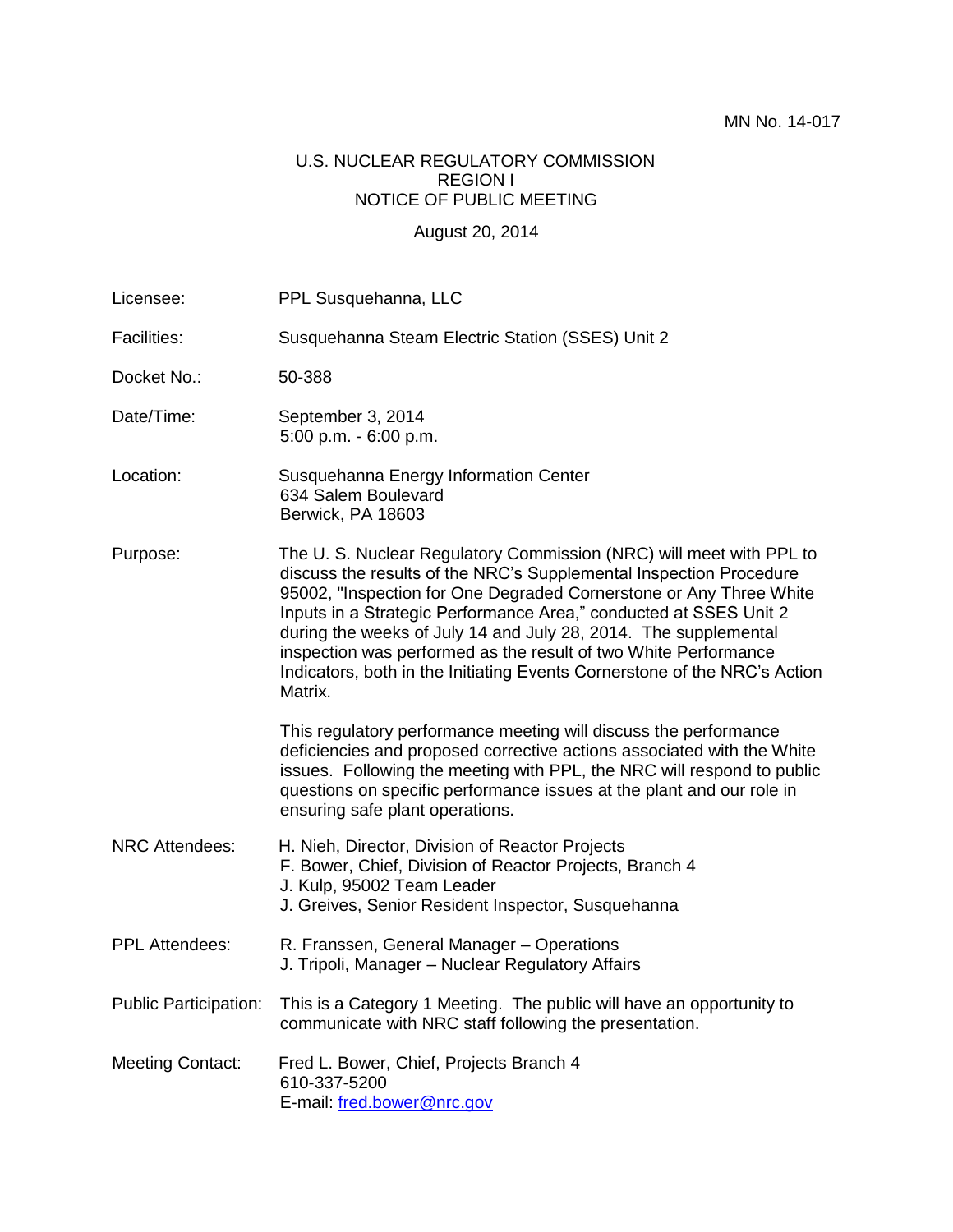Additional information relative to the NRC's annual assessment process and the safety performance of the Susquehanna Steam Electric Station can be found on the NRC's website at: [http://www.nrc.gov/NRR/OVERSIGHT/ASSESS/index.html.](http://www.nrc.gov/NRR/OVERSIGHT/ASSESS/index.html)

The NRC's Policy Statement, "Enhancing Public Participation in NRC Meetings," effective May 28, 2002, applies to this meeting. The policy statement may be found on the NRC website, [http://www.nrc.gov/reading-rm/doc-collections/commission/policy/67fr36920.html,](http://www.nrc.gov/reading-rm/doc-collections/commission/policy/67fr36920.html) and contains information regarding visitors and security.

The NRC provides reasonable accommodation to individuals with disabilities where appropriate. If you need a reasonable accommodation to participate in this meeting, or need the meeting notice or other information from the meeting in another format (e.g., Braille, large print), please notify the NRC's meeting contact. Determinations on requests for reasonable accommodation will be made on a case-by-case basis. Persons requiring assistance to attend the meeting shall make their requests known to the NRC meeting contact no later than two business days prior to the meeting.

Attendance by other NRC personnel at this meeting should be made known by August 29, 2014, via telephone to the NRC meeting contact.

Meetings are sometimes canceled or rescheduled as a result of unforeseen circumstances. Please confirm the meeting schedule on the NRC website under public meetings.

*/RA/*

Approved by:

Fred L. Bower, III, Chief Projects Branch 4 Division of Reactor Projects

cc w/encl: Distribution via ListServ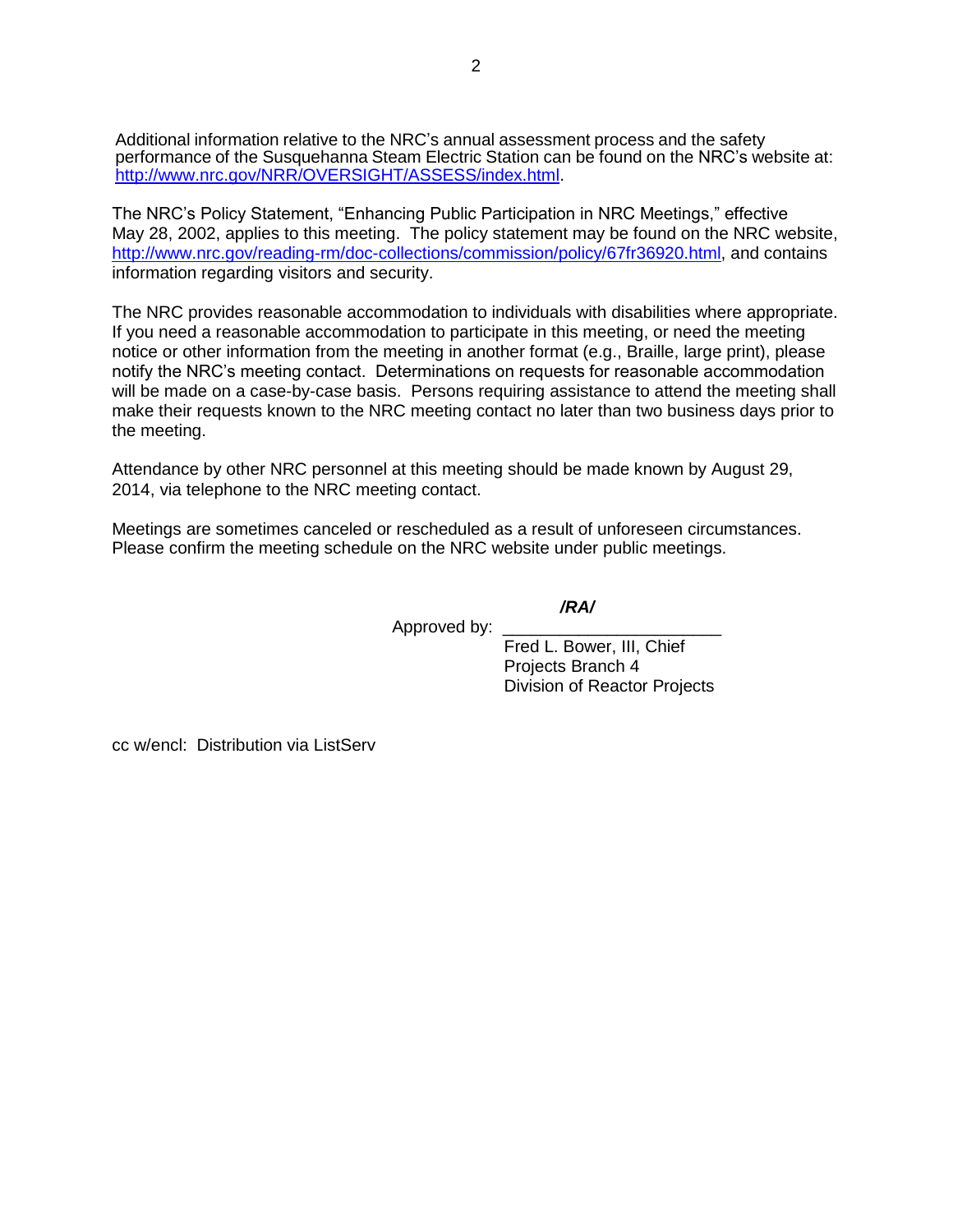# **Agenda**

### **NRC's Performance Assessment Meeting**

# **Susquehanna Steam Electric Station**

## **September 3, 2014 5:00 p.m. – 6:00 p.m.**

### Susquehanna Energy Information Center 634 Salem Blvd. Berwick, PA 18603

#### Formal Meeting

| <b>Opening Remarks and Introductions</b>                                                                           | 5 mins    |
|--------------------------------------------------------------------------------------------------------------------|-----------|
| Discussion of SSES's performance deficiencies and proposed<br>corrective actions associated with the White issues. | 20 mins   |
| Supplemental Inspection Objective and Scope                                                                        | 10 mins   |
| Supplemental Inspection Results and Observations                                                                   | 10 mins   |
| <b>PPL Response</b>                                                                                                |           |
| <b>Break</b>                                                                                                       | 5 mins    |
| NRC to address public questions                                                                                    | as needed |
| Closing Remarks and Adjourn Meeting                                                                                | 5 mins    |